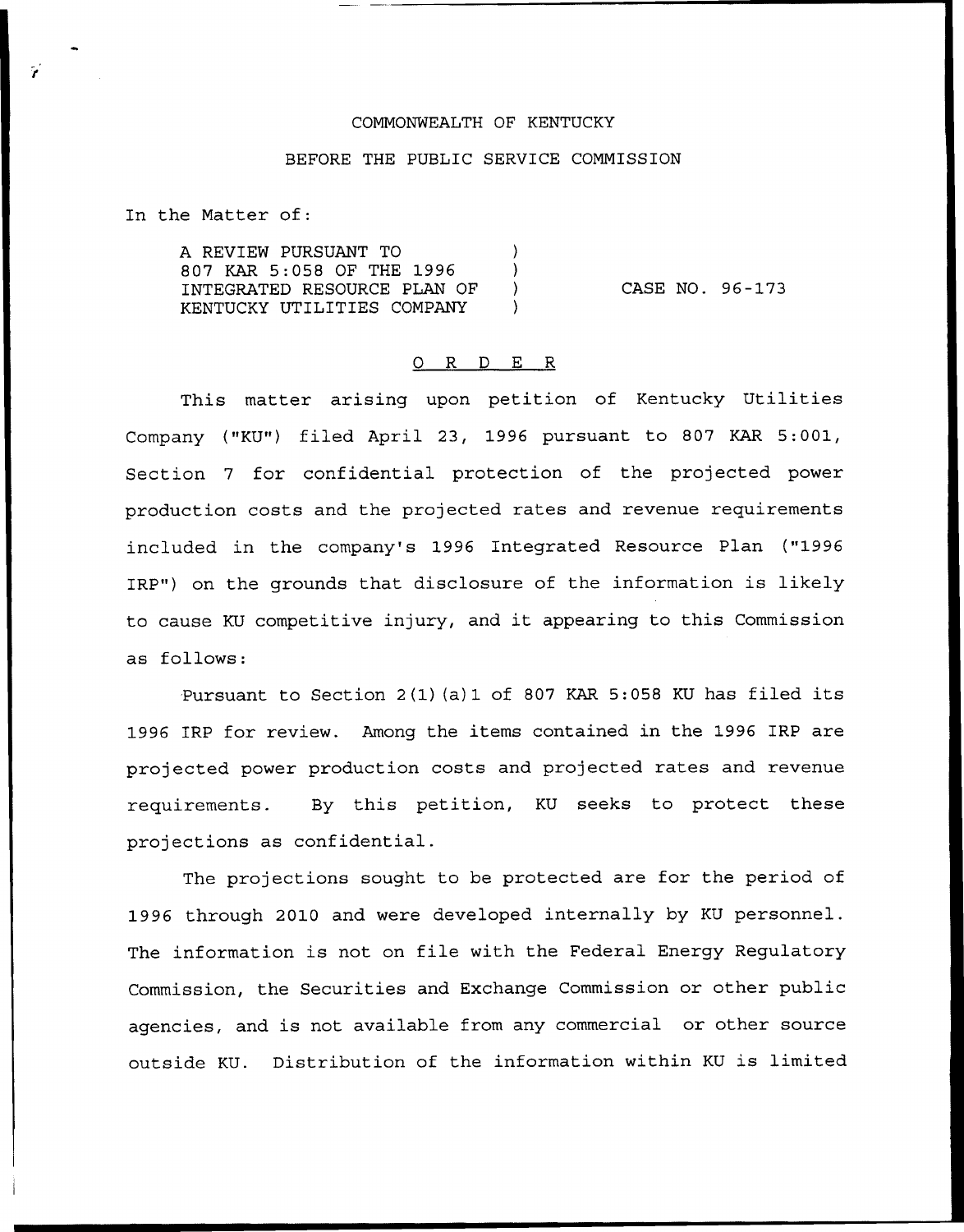to those employees who have a business reason to have access to the information.

Recent legal and regulatory developments and changes have created a competitive wholesale power market in which KU participates. Competitors in the market include other power generators, as well as marketers, brokers and clearing houses. Disclosure of the projected power production costs would provide KU's competitors with the minimum price KU could charge for bulk and off system sales. Competitors could use this information in marketing their own power to the detriment of KU and, therefore, the projected power production costs have competitive value and are entitled to protection.

Disclosure of the projected sales prices and revenue requirements would also benefit KU's competitors. Competitors could use the information to underbid KU or submit maximum bids in comparison to KU's bids for the sale of wholesale power. Therefore, disclosure of the projected sales prices and revenue requirements would have a detrimental effect upon KU and the information should be protected as confidential.

This Commission being otherwise sufficiently advised,

IT IS ORDERED that the projected power production costs and the projected sales prices and revenue requirements filed as part of KU's 1996 IRP, which KU has petitioned to be withheld from public disclosure, shall be held and retained by this Commission as confidential and shall not be opened for public inspection.

 $-2-$